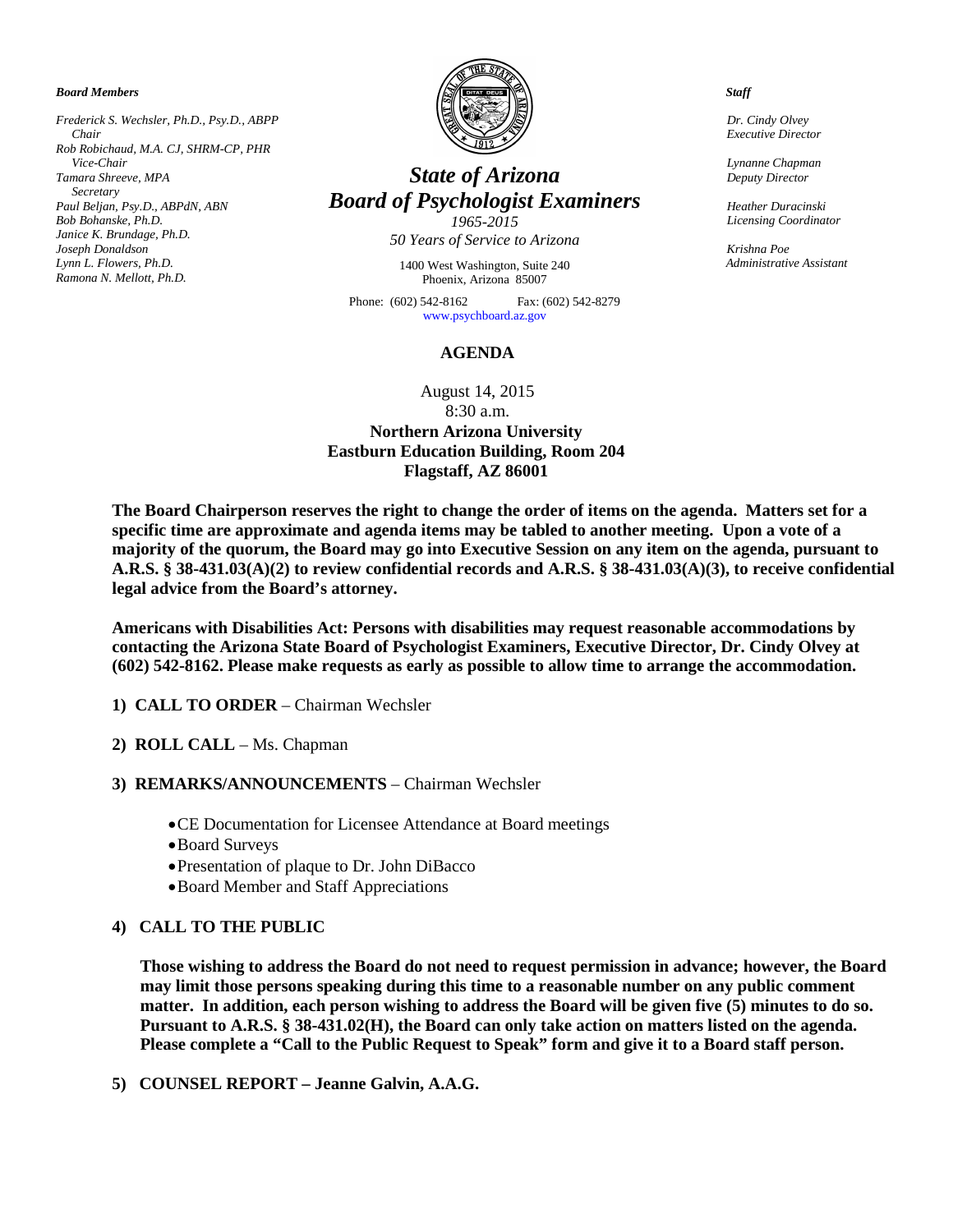## **6) CONSENT AGENDA - DISCUSSION, CONSIDERATION, AND POSSIBLE ACTION**

Any item under consent may be removed for independent discussion and action by a Board member.

# **(a) APPROVAL OF MINUTES**

- June 5, 2015, Executive Session  $(10:10 \text{ a.m.} 10:22 \text{ a.m.})$
- June 5, 2015, Executive Session  $(11:23 \text{ a.m.} 11:48 \text{ a.m.})$
- June 5, 2015, Executive Session  $(3:20 \text{ p.m.} 3:28 \text{ p.m.})$
- July 8, 2015, Regular Session
- July 10, 2015, Regular Session

# **(b) DISCUSSION/DECISION REGARDING PSYCHOLOGY APPLICATIONS**

# **i. REQUESTING APPROVAL FOR EXAM AND/OR LICENSURE**

- Christopher McBride, Psy.D.
- Emily Mulvey, Ph.D.
- Graylynn Hudson, Ph.D.
- Jamie Kobsar, Ph.D.
- Michael Bowdren, Ph.D.
- T. Renee Thompson, Psy.D.

# **ii. REQUESTING APPROVAL FOR LICENSURE BY WAIVER**

- Beth Anne Hicks, Psy.D.
- Kate Jansen, Ph.D.

# **iii. REQUESTING APPROVAL FOR LICENSURE BY CREDENTIAL**

- Jerry Wesch, Ph.D.
- Joseph Casciani, Ph.D.
- Suzana Flores, Psy.D.

# **(c) DISCUSSION/DECISION REGARDING BEHAVIOR ANALYST APPLICATIONS**

- Allie Zeller, M.A.
- Colleen Duffy, M.Ed.
- Dan Holbery, M.Ed.
- Jessica Rydberg, M.Ed.
- Lena Sankovich Ph.D.
- Lindsay Traurig, M.Ed.
- Mallory Smith, M.A.
- Nicolette Piano,
- Tisha Denton, M.Ed.
- Vanessa Fessenden, Ph.D.

# **(d) EXECUTIVE DIRECTOR'S REPORT**

# **(e) INVESTIGATIONS REPORT**

- **(f) LICENSING REPORT**
- **(g) DISCUSSION, CONSIDERATION, AND POSSIBLE ACTION REGARDING A RECOMMENDATION BY THE BOARD'S COMPLAINT SCREENING COMMITTEE TO OPEN A COMPLAINT AGAINST MONIKA KOS, PH.D.**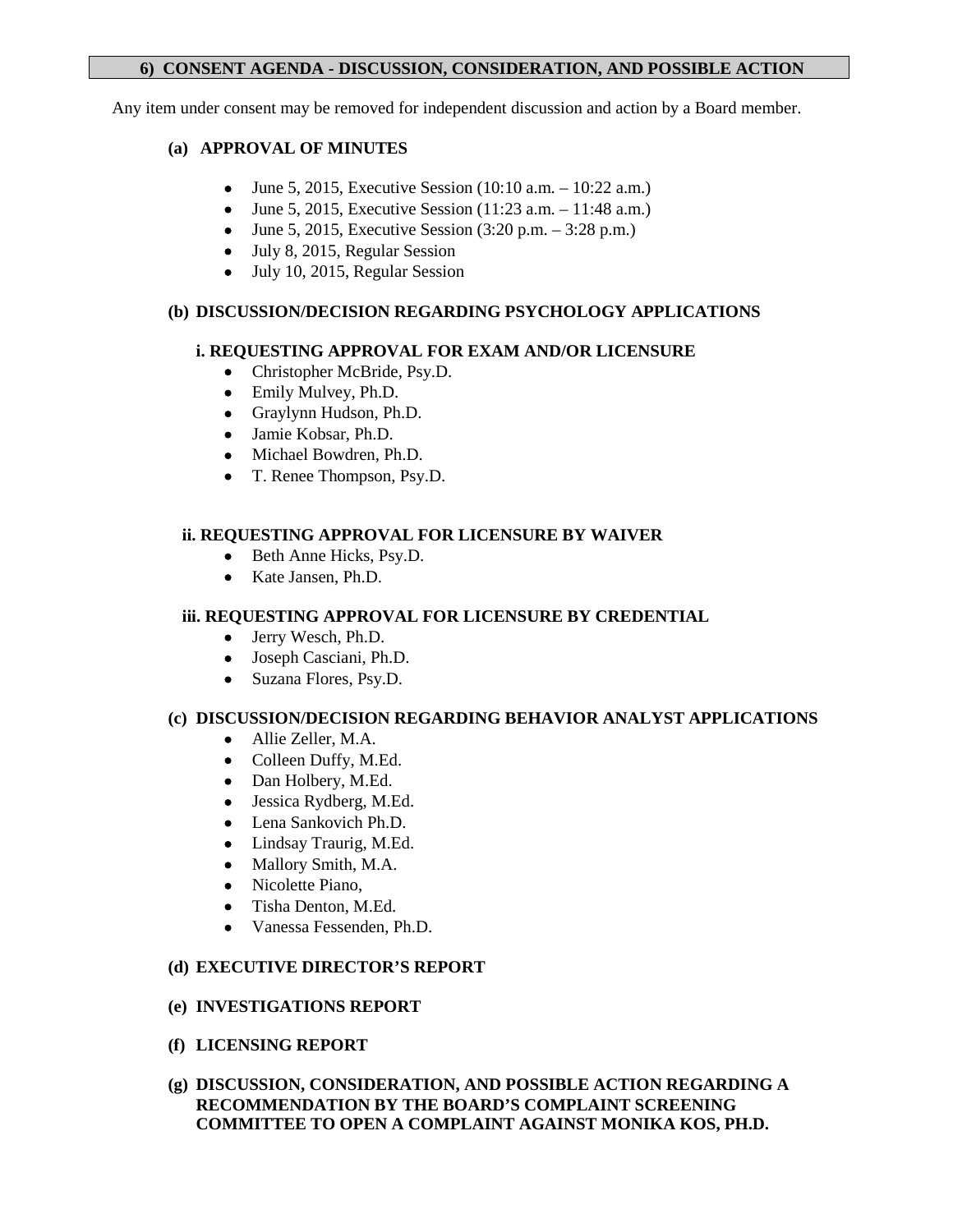- **(h) DISCUSSION, CONSIDERATION, AND POSSIBLE ACTION REGARDING A REQUEST FROM LLOYD WILLIAMS, PH.D., TO WITHDRAW HIS LICENSE APPLICATION.**
- **(i) DISCUSSION, CONSIDERATION, AND POSSIBLE ACTION REGARDING RECOMMENDATION BY THE BOARD'S COMPLAINT SCREENING COMMITTEE TO OPEN A COMPLAINT AGAINST DAVID MASELLI, PH.D.**
- **(j) DISCUSSION, CONSIDERATION, AND POSSIBLE ACTION REGARDING RECOMMENDATION FOR RELEASE OF ORDER FOR PRACTICE RESTRICTION, SUPERVISION, AND MENTOR FOR DR. THOMAS THOMPSON**
- **(k) DISCUSSION/DECISION REGARDING REQUEST FOR REACTIVATION OF INACTIVE LICENSE FROM JULIA LANGDAL, PSY.D.**
- **(l) DISCUSSION/DECISION REGARDING REQUEST FOR EXTENSION OF TIME TO SIT FOR THE EPPP FROM STEVEN CARUSO, PH.D.**
- **(m)DISCUSSION, CONSIDERATION, AND POSSIBLE ACTION REGARDING RENEWAL APPLICATIONS FOR REVIEW BY THE BOARD AND RECOMMENDATION THAT NO ACTION BE TAKEN**
	- **a. Sereta Robinson, Ph.D.**
	- **b. Christina Hibbert, Psy.D.**
	- **c. Philip Gibeau, Ph.D.**
- **(n) DISCUSSION, CONSIDERATION, AND POSSIBLE ACTION REGARDING A REQUEST FROM SANDRA HARRIS, PH.D. TO CANCEL HER LICENSE**
- **(o) DISCUSSION/DECISION REGARDING REQUEST FOR REACTIVATION OF INACTIVE LICENSE FROM KEVIN BLAKLEY, PSY.D.**

#### **TIMED ITEM – 8:45 a.m. August 14, 2015**

#### **7) DISCUSSION, CONSIDERATION, AND POSSIBLE ACTION RELATING TO INITIAL CASE REVIEWS OF THE FOLLOWING INVESTIGATIONS**

The Board may vote to go into Executive Session on any item on the agenda, pursuant to A.R.S. § 38-431.03(A)(2), to review confidential records, and/or A.R.S. § 38-431.03(A)(3), to receive confidential legal advice from the Board's attorney.

| a) RFI 15-05   | Marcus Earle, Ph.D. (Dr. Wechsler)    |
|----------------|---------------------------------------|
| b) RFI $15-15$ | Leslie Donnelly, Ed.D. (Dr. Wechsler) |
| c) RFI T-14-26 | <b>John Dore</b> (Mr. Robichaud)      |

#### **TIMED ITEM – 9:30 a.m. August 14, 2015**

**8) INFORMAL INTERVIEWS – CHRISTINE DARGON, PH.D. DISCUSSION, CONSIDERATION AND POSSIBLE ACTION RELATING TO ALLEGATIONS OF UNPROFESSIONAL CONDUCT, PROPOSED FINDINGS OF FACT, CONCLUSIONS OF LAW, POSSIBLE DISCIPLINE AND/OR OFFER OF A CONSENT AGREEMENT OR REFERRAL TO A FORMAL HEARING**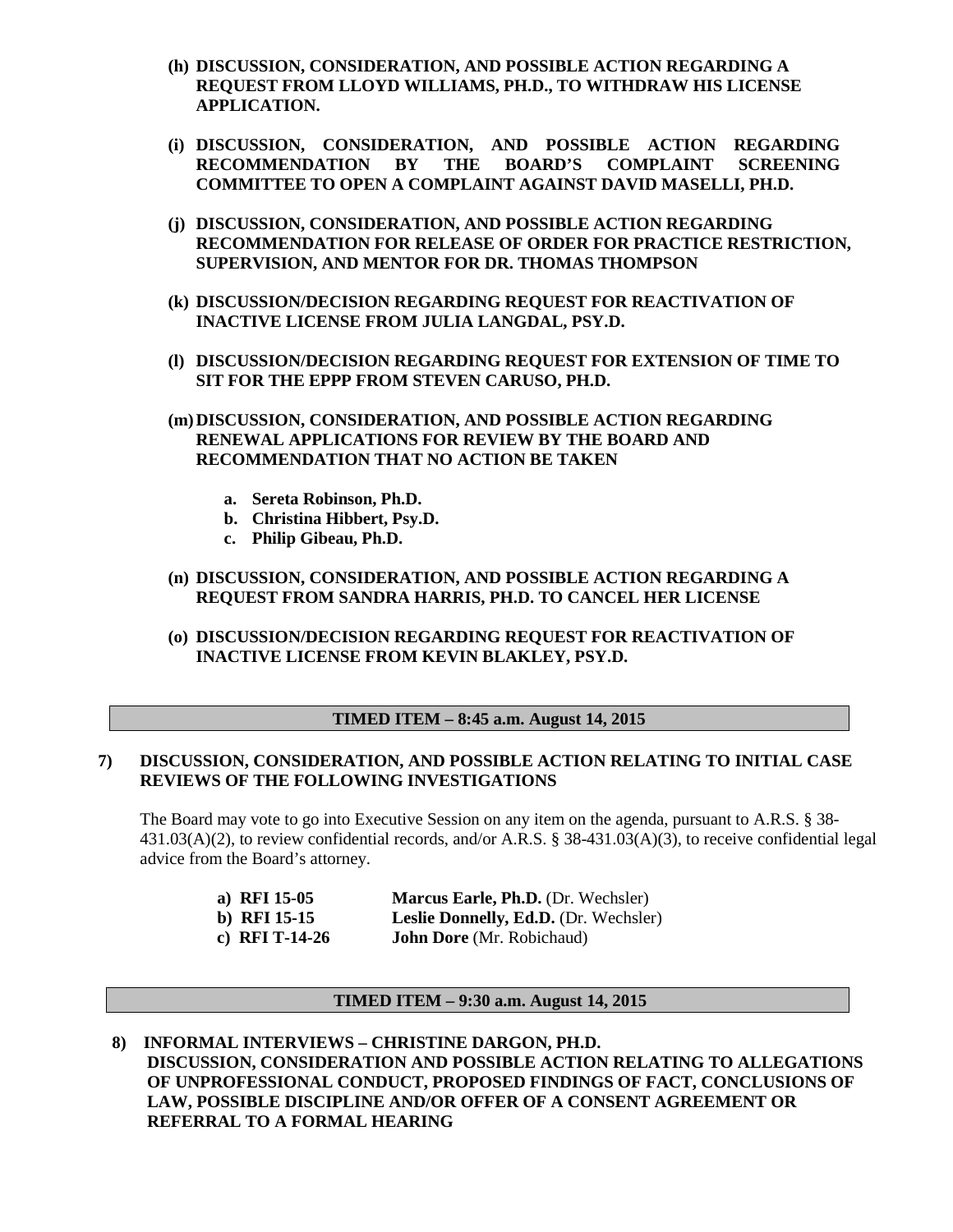The Board may vote to go into Executive Session on any item on the agenda, pursuant to A.R.S. § 38-431.03(A)(2), to review confidential records, and/or A.R.S. § 38-431.03(A)(3), to receive confidential legal advice from the Board's attorney.

#### **a) RFI 14-32 b) RFI 15-02**

### **THE FOLLOWING AGENDA ITEMS ARE UNTIMED AND MAY BE DISCUSSED AND DECIDED UPON AT VARIOUS TIMES THROUGHOUT THE MEETING AT THE DISCRETION OF THE CHAIRMAN**

### **9) DISCUSSION, CONSIDERATION, AND POSSIBLE ACTION PERTAINING TO REQUEST FOR CONTINUANCE FROM DR. DARGON REGARDING INFORMAL INTERVIEWS**

### **10) DISCUSSION, CONSIDERATION AND POSSIBLE ACTION CONCERNING PROPOSED CONSENT AGREEMENT SUBMITTED BY DR. DARGON**

### **11) DISCUSSION, CONSIDERATION, AND POSSIBLE ACTION PERTAINING TO RENEWAL APPLICATIONS FOR REVIEW BY THE BOARD –** Ms. Chapman

The Board may vote to go into Executive Session on any item on the agenda, pursuant to A.R.S. § 38- 431.03(A)(2), to review confidential records, and/or A.R.S. § 38-431.03(A)(3), to receive confidential legal advice from the Board's attorney.

- **(a) Michael McGowan, Psy.D.**
- **(b) Cristobal Eblen, Ph.D.**
- **(c) Tina Garby, Psy. D.**
- **(d) Mayday Levine-Mata, Psy.D.**
- **(e) Nicole Taylor, Ph.D.**
- **(f) David Weinstock, Ph.D.**
- **(g) Ralph Mertens, Ph.D.**
- **(h) Amy Phenix, Ph.D.**
- **(i) Catherine Heard, Ph.D.**

### **12) DISCUSSION, CONSIDERATION, AND POSSIBLE ACTION RELATING TO COMPLAINTS, INVESTIGATIONS, AND QUESTION 9 OF THE LICENSE RENEWAL APPLICATION –** Dr. Olvey

### **13) DISCUSSION, CONSIDERATION, AND POSSIBLE ACTION CONCERNING THE FOLLOWING LICENSE RENEWAL APPLICATIONS CONSIDERED AT PREVIOUS BOARD MEETINGS** – Ms. Chapman

- **a) Considered at the May 8, 2015, Board Meeting**
	- **i. Robin Dilley, Ph.D.**
	- **ii. Marcus Earle, Ph.D.**
	- **iii. Ralph Earle, Ph.D.**
	- **iv. Shanna Ratzburg, Psy.D.**
	- **v. Andrea Gould, Ph.D.**
	- **vi. John Stapert, Ph.D.**
- **b) Considered at the June 5, 2015, Board Meeting**
	- **i. Valarie Hannemann, Ph.D.**
	- **ii. Grace Jasin, Ph.D.**
	- **iii. Rebecca Burden, M.S.**
	- **iv. David M. Anderson, Psy.D.**